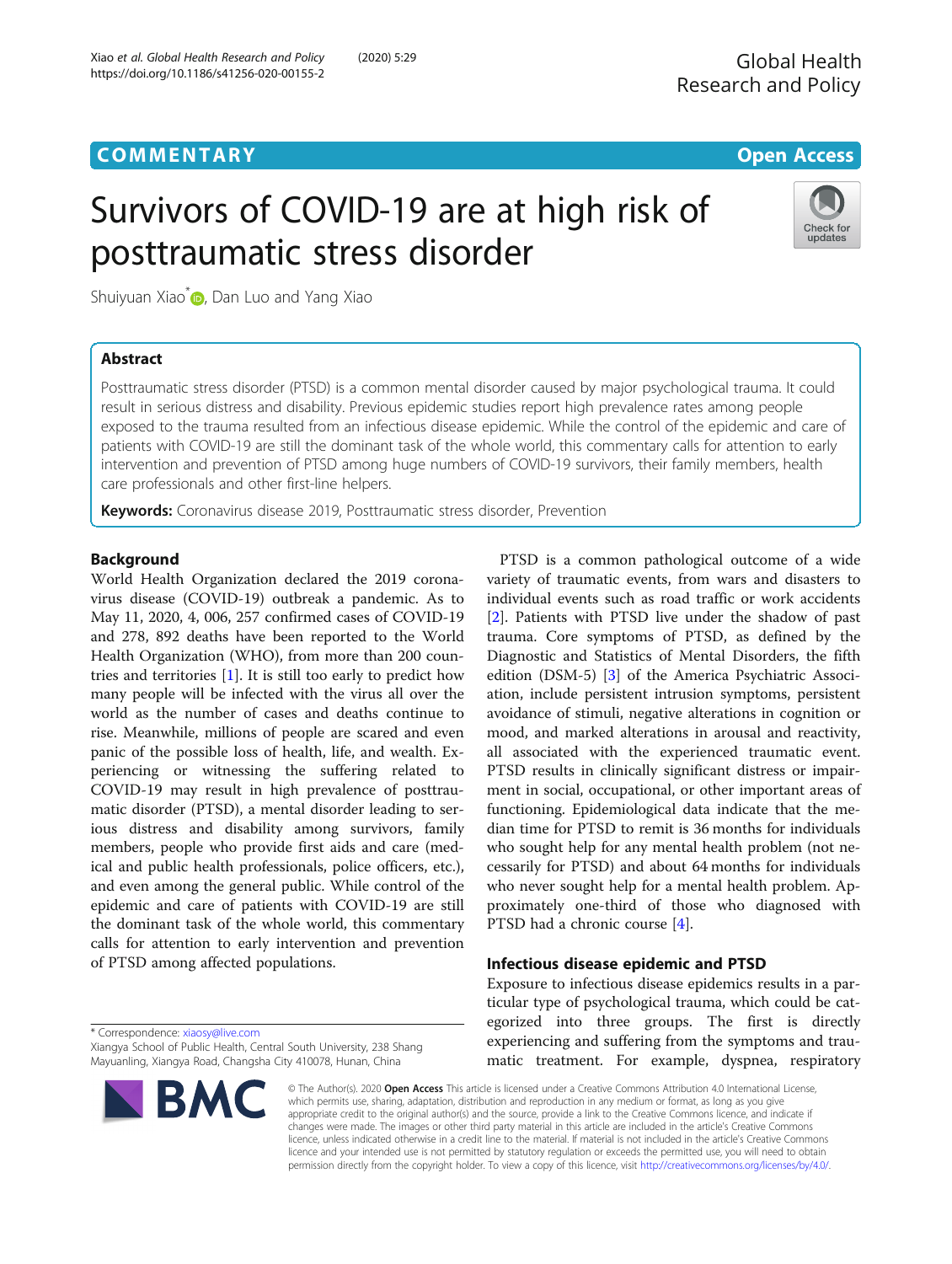failure, gatism, alteration of conscious states, threatening of death, tracheotomy, etc. are major trauma of patients with severe COVID-19. The second is witnessing of patients who suffer from, struggle against and die of the infectious disease, which has a direct impact on fellow patients, family members of patients, or people who directly provide aids and care for the patients. The third is experiencing the realistic or unrealistic fear of infection, social isolation, exclusion, and stigmatization. This directly affects patients, family members, care and help providers, or even the general public.

Epidemiological studies have demonstrated a rather high prevalence of mental health problems among survivors, victim families, medical professionals, and the general public after an epidemic of infectious disease, such as SARS, MERS, Ebola, flu, HIV/AIDS. While most of these mental health problems will fade out after the epidemic, symptoms of PTSD may last for a prolonged time and result in serious distress and disability. A systematic review of psychological consequences of infectious disease outbreak (after 2003 SARS outbreak, the H1N1 outbreak in 2009, and occupational exposure to HIV) indicates that the average prevalence of PTSD among health professionals was approximately 21% (ranging from 10 to 33%), and 40% of them reported persistently high PTSD symptoms 3 years after post exposure. PTSD symptoms were also significantly higher among exposed healthcare workers (HCWs) than unexposed control group, particularly among allied HCWs, followed by nurses and physicians [[5\]](#page-2-0). A study of the long-term psychiatric morbidities among SARS survivors revealed that PTSD was the most prevalent long-term psychiatric condition. The cumulative proportion of patients with PTSD was 47.8%, while 25.5% continued to meet PTSD criteria at 30 months post-SARS [[6\]](#page-2-0). Of the 116 people who survived from Ebola in Liberia, 76 (66%) met the DSM-IV diagnostic criteria of posttraumatic stress disorder 3 years after the outbreak (Nyanfor SS, Xiao SY: The Psychological Impact of the Ebola epidemic among Survivors in Liberia: a retrospective cohort study, submitted).

The feature and level of exposure to psychological trauma seems to be the most reliable predictor of PTSD after an infectious disease epidemic. Most epidemiological studies indicate the survivors reported highest prevalence of PTSD, followed by victim families, medical professionals providing care to patients with infectious diseases, and others. The female, the elderly, children, less educated, low-income groups are more vulnerable to PTSD, while comorbidity of chronic mental and somatic disorders, neurotic personality, lack of social connection and social support, etc. are possible risk factors, early psychosocial interventions are possible protective factors of PTSD [\[7](#page-2-0)].

# Prevention of PTSD after infectious disease epidemic

The importance of providing mental health service to people affected by the epidemic of infectious diseases are highly recognized by the academic society and the general public. In 2007, the Inter-Agency Standing Committee (IASC) announced Guidelines on Mental Health and Psychosocial Support in Emergency Settings [[8](#page-2-0)], which has been widely adapted to direct mental health service after disasters, including infectious disease epidemics. The IASC guidelines are organized around a 4-tiered intervention pyramid: (1) restoring basic services and security for the affected population, (2) strengthening family and community networks, (3) providing distressed individuals with psychosocial support, and (4) providing specialized mental health intervention for severely affected survivors. Other strategies or models of intervention have also been practiced in various of settings [\[9](#page-2-0)]. However, systematic and well-designed intervention studies targeted at the prevention of PTSD after disasters are unavailable until now.

# Conclusion

With considerations of the already large and will still increasing number of people exposed to the current COVID-19, we believe it urgent to provide mental health service targeted at prevention of PTSD to survivors and other people exposed to COVID-19. Possible strategies include, but not limited to health education, psychosocial support and counselling service to the general population, as well as early intervention, including psychosocial support, psychotherapies, and pharmacological treatments to vulnerable and high-risk groups. Systematic and well-designed interventive trials with strict evaluation of the outcome, if possible, could also shed a light on the development of strategies and models of prevention of PTSD among people affected by epidemics of other infectious disease.

## Abbreviations

COVID-19: Coronavirus disease 2019; WHO: World Health Organization; PTSD: Posttraumatic disorder; DSM-5: Diagnostic and Statistics of Mental Disorders, the fifth edition; SARS: Severe Acute Respiratory Syndrome; MERS: Middle East Respiratory Syndrome; HIV: Human Immunodeficiency Virus; AIDS: Acquired immunodeficiency syndrome; HCWs: Healthcare workers; IASC: Inter-Agency Standing Committee

## Acknowledgements

Not applicable.

## Authors' contributions

Shuiyuan Xiao: research idea, study design, drafting of the manuscript. Dan Luo: data interpretation, made revision of the manuscript. Yang Xiao: data collection. The author(s) read and approved the final manuscript.

#### Funding

This research was supported by the Ministry of Science and Technology of China (Grant NO: 2016YFC0900802).